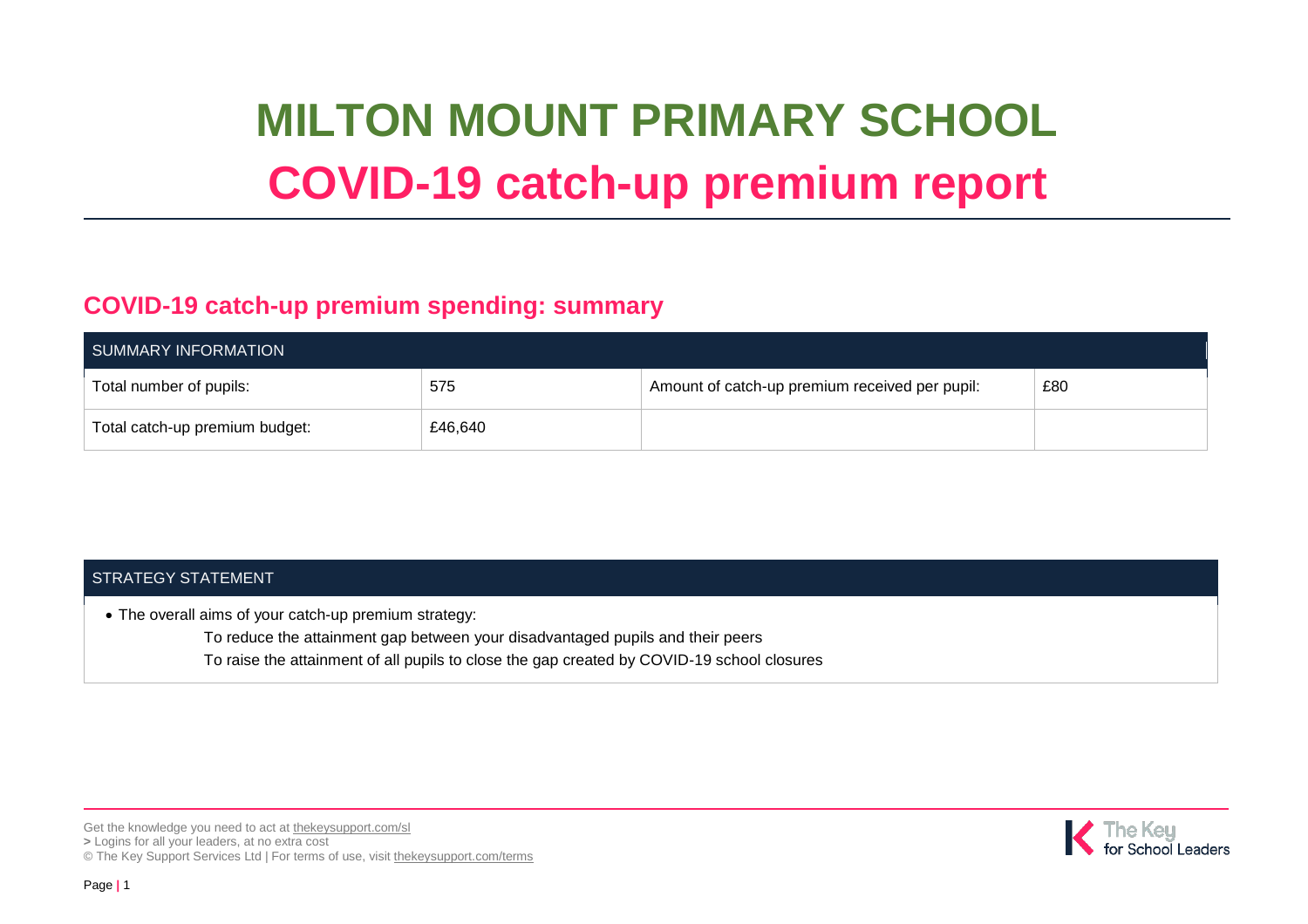## **Barriers to learning**

| BARRIERS TO FUTURE ATTAINMENT |                                                                                                                |  |  |
|-------------------------------|----------------------------------------------------------------------------------------------------------------|--|--|
| Academic barriers:            |                                                                                                                |  |  |
| A                             | Reading: Lack of reading done at home during lock-down and partial opening                                     |  |  |
| B                             | Writing: Stamina and resilience in writing low, Lack of speaking and listening skills and vocabulary knowledge |  |  |
| С                             | Gaps in maths learning due to missed school                                                                    |  |  |
| D                             | Social. Emotional and behavioral needs                                                                         |  |  |
| E.                            | Isolation of year group bubbles                                                                                |  |  |

| <b>ADDITIONAL BARRIERS</b> |                                                                                                                               |  |  |  |
|----------------------------|-------------------------------------------------------------------------------------------------------------------------------|--|--|--|
| <b>External barriers:</b>  |                                                                                                                               |  |  |  |
| D                          | Families in adversity including mental health issues, increase in domestic violence, job loss and other financial challenges. |  |  |  |
| E                          | Safeguarding issues more wide spread                                                                                          |  |  |  |
| F                          | Rise in incidents of DA                                                                                                       |  |  |  |

© The Key Support Services Ltd | [thekeysupport.com/terms](https://thekeysupport.com/terms-of-use)

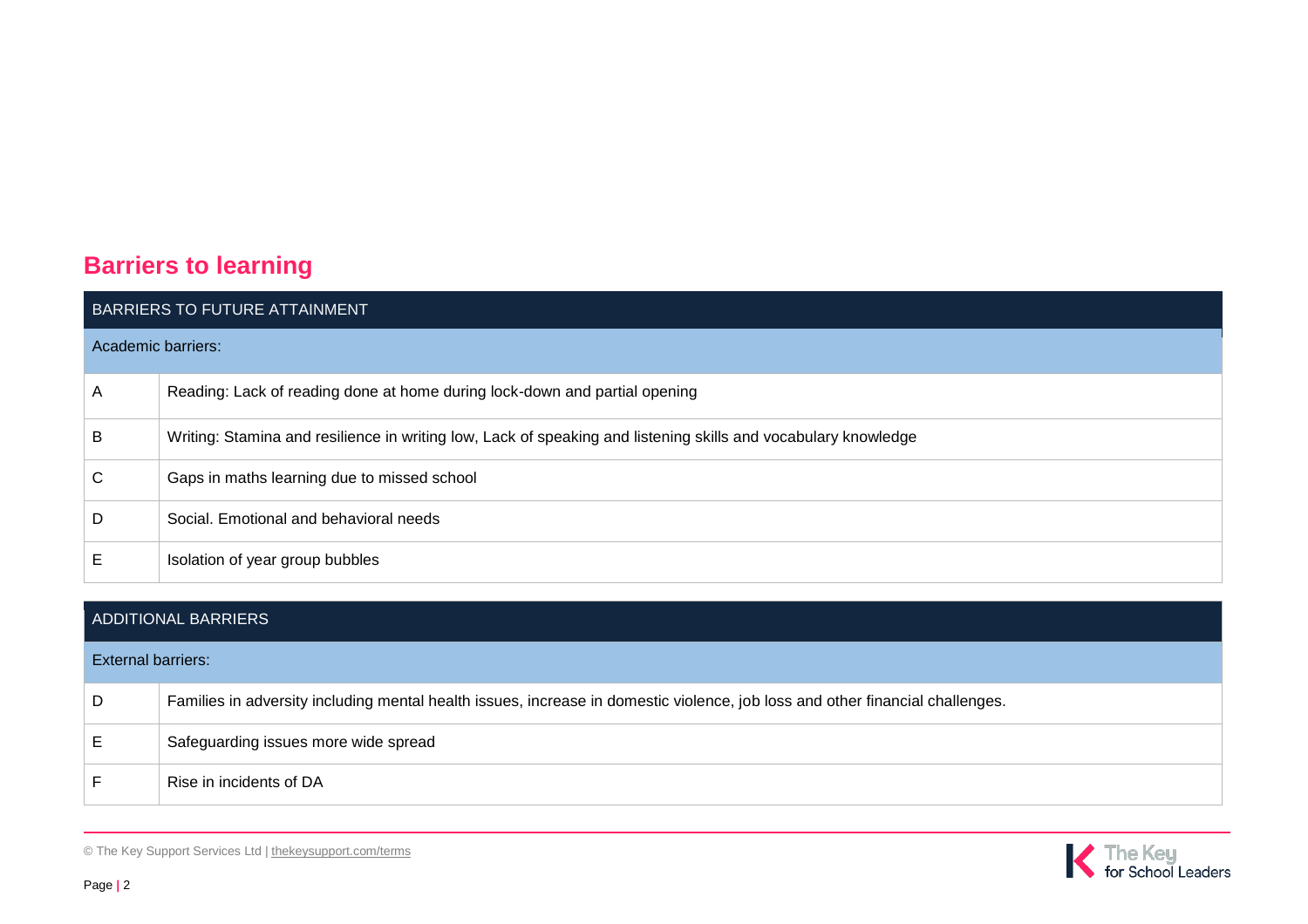## **Planned expenditure for current academic year**

| Quality of teaching for all |                                          |                                                                                    |                                                  |            |                               |  |
|-----------------------------|------------------------------------------|------------------------------------------------------------------------------------|--------------------------------------------------|------------|-------------------------------|--|
| Action                      | Intended outcome<br>and success criteria | What's the evidence and<br>rationale for this choice?<br>All based on EEF research | How will you make sure it's<br>implemented well? | Staff lead | When will vou<br>review this? |  |

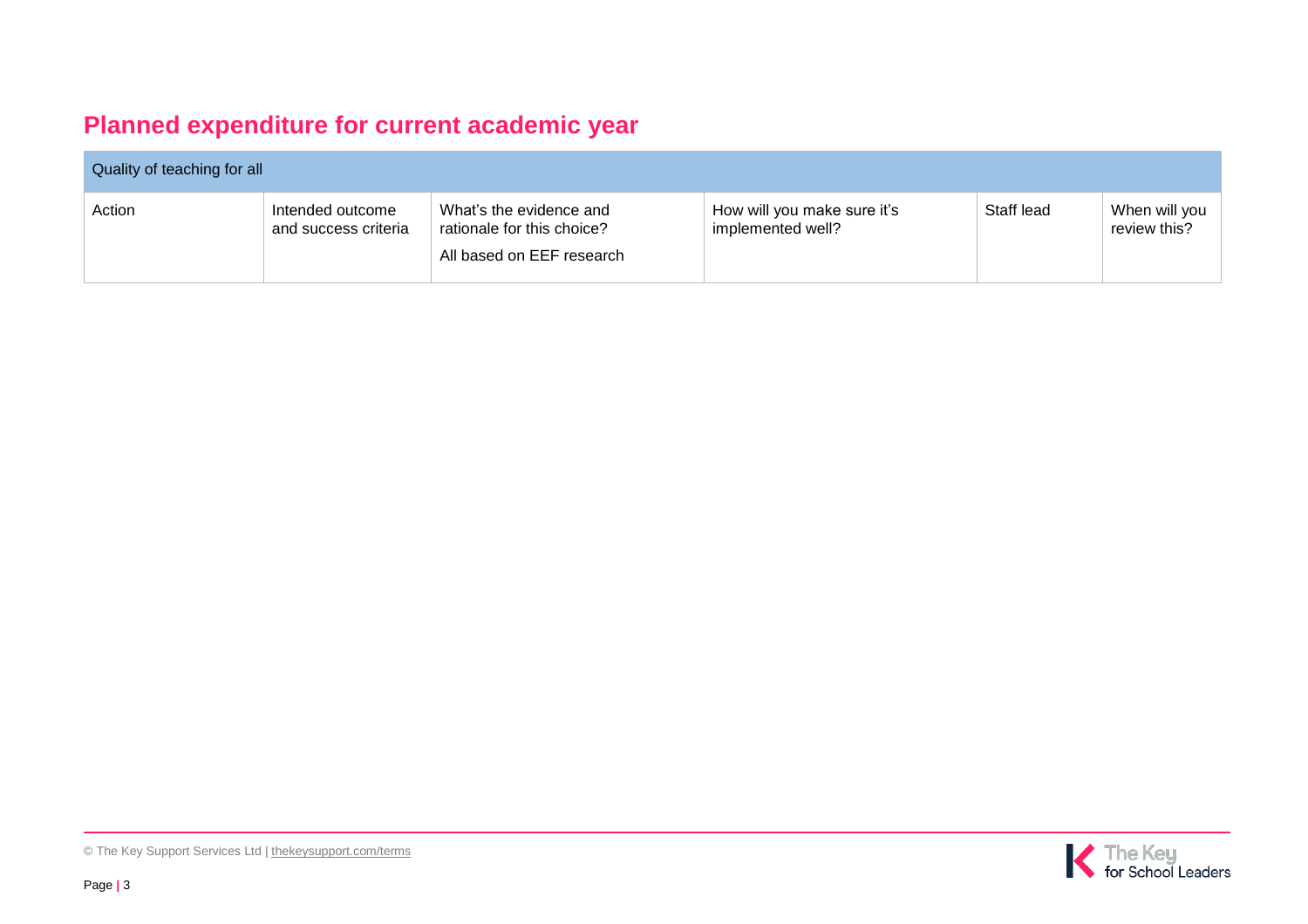| Reading: base line<br>assessment using:<br>Year 1: Teacher<br>assessment<br>Year 2 and 3: PM<br>benchmark, phonics<br>assessment- all<br>children<br>KS2:Accelerated<br><b>Reader (subscription)</b><br>star reader tests- Year<br>$3-6$<br>Years 2 and 3-1:1 and<br>small group teaching of<br>phonics and reading by<br>qualified teachers-<br>Autumn 1<br>All children will have<br>access to high quality<br>reading books<br>Home learning<br>designed to support<br>early reading including<br>investment in Bug Club | Early identification of<br>children who had fallen<br>behind in reading.<br>Planning whole class<br>teaching on<br>comprehension and<br>providing incentives for<br>reading for pleasure-<br>Journey to Pluto<br>(adapted for Covid) KS1<br><b>Accelerated Reader</b><br>Leader board with<br>rewards for number of<br>words shows children<br>are reading daily and<br>more words.<br>Library system to be<br>designed by our<br>librarian to enable<br>children to choose<br>books remotely and<br>quarantining between<br>readers will ensure<br>safety<br>KS1 home learning<br>adapted to include<br>reading games and<br>reading for pleasure<br>books. Videos by<br>teachers to explain how<br>to read with children<br>and how to practice<br>phonics. This ensures<br>specific practice of skills<br>to support school<br>learning. | EEF: There is extensive evidence<br>supporting the impact of high<br>quality one to one and small<br>group tuition as a catch-up<br>strategy.<br>Tuition delivered by qualified<br>teachers is likely to have the<br>highest impact.<br>In order to support pupils who<br>have fallen behind furthest,<br>structured interventions, which<br>may also be delivered one to one<br>or in small groups, are likely to be<br>necessary.<br>Programmes are likely to have<br>the greatest impact where they<br>meet a specific need, such as<br>oral language skills or aspects of<br>reading, include regular sessions<br>maintained over a sustained<br>period and are carefully<br>timetabled to enable consistent<br>delivery.<br>Standardised assessments in<br>literacy or numeracy might be used<br>to identify pupils who would benefit<br>from additional catch-up support.<br>Accelerated reading and Bug club<br>analysis show children's progress<br>and identify children who are not<br>reading. | Data will show return to at least pre-<br>Covid levels<br>Monitoring of progress (incremental)<br>at half term and end of term and<br>evaluation intervention.<br>SILs to evaluate success of<br>intervention and reintegration of<br>children in small groups into main<br>class.<br>Pupil and parent voice on reading<br>progress.<br>Engagement in reading incentives<br>has increased. | English<br>Team LO | End of Spring<br>2 |
|-----------------------------------------------------------------------------------------------------------------------------------------------------------------------------------------------------------------------------------------------------------------------------------------------------------------------------------------------------------------------------------------------------------------------------------------------------------------------------------------------------------------------------|---------------------------------------------------------------------------------------------------------------------------------------------------------------------------------------------------------------------------------------------------------------------------------------------------------------------------------------------------------------------------------------------------------------------------------------------------------------------------------------------------------------------------------------------------------------------------------------------------------------------------------------------------------------------------------------------------------------------------------------------------------------------------------------------------------------------------------------------|-----------------------------------------------------------------------------------------------------------------------------------------------------------------------------------------------------------------------------------------------------------------------------------------------------------------------------------------------------------------------------------------------------------------------------------------------------------------------------------------------------------------------------------------------------------------------------------------------------------------------------------------------------------------------------------------------------------------------------------------------------------------------------------------------------------------------------------------------------------------------------------------------------------------------------------------------------------------------------------------------------------|--------------------------------------------------------------------------------------------------------------------------------------------------------------------------------------------------------------------------------------------------------------------------------------------------------------------------------------------------------------------------------------------|--------------------|--------------------|
|-----------------------------------------------------------------------------------------------------------------------------------------------------------------------------------------------------------------------------------------------------------------------------------------------------------------------------------------------------------------------------------------------------------------------------------------------------------------------------------------------------------------------------|---------------------------------------------------------------------------------------------------------------------------------------------------------------------------------------------------------------------------------------------------------------------------------------------------------------------------------------------------------------------------------------------------------------------------------------------------------------------------------------------------------------------------------------------------------------------------------------------------------------------------------------------------------------------------------------------------------------------------------------------------------------------------------------------------------------------------------------------|-----------------------------------------------------------------------------------------------------------------------------------------------------------------------------------------------------------------------------------------------------------------------------------------------------------------------------------------------------------------------------------------------------------------------------------------------------------------------------------------------------------------------------------------------------------------------------------------------------------------------------------------------------------------------------------------------------------------------------------------------------------------------------------------------------------------------------------------------------------------------------------------------------------------------------------------------------------------------------------------------------------|--------------------------------------------------------------------------------------------------------------------------------------------------------------------------------------------------------------------------------------------------------------------------------------------------------------------------------------------------------------------------------------------|--------------------|--------------------|



© The Key Support Services Ltd | [thekeysupport.com/terms](https://thekeysupport.com/terms-of-use)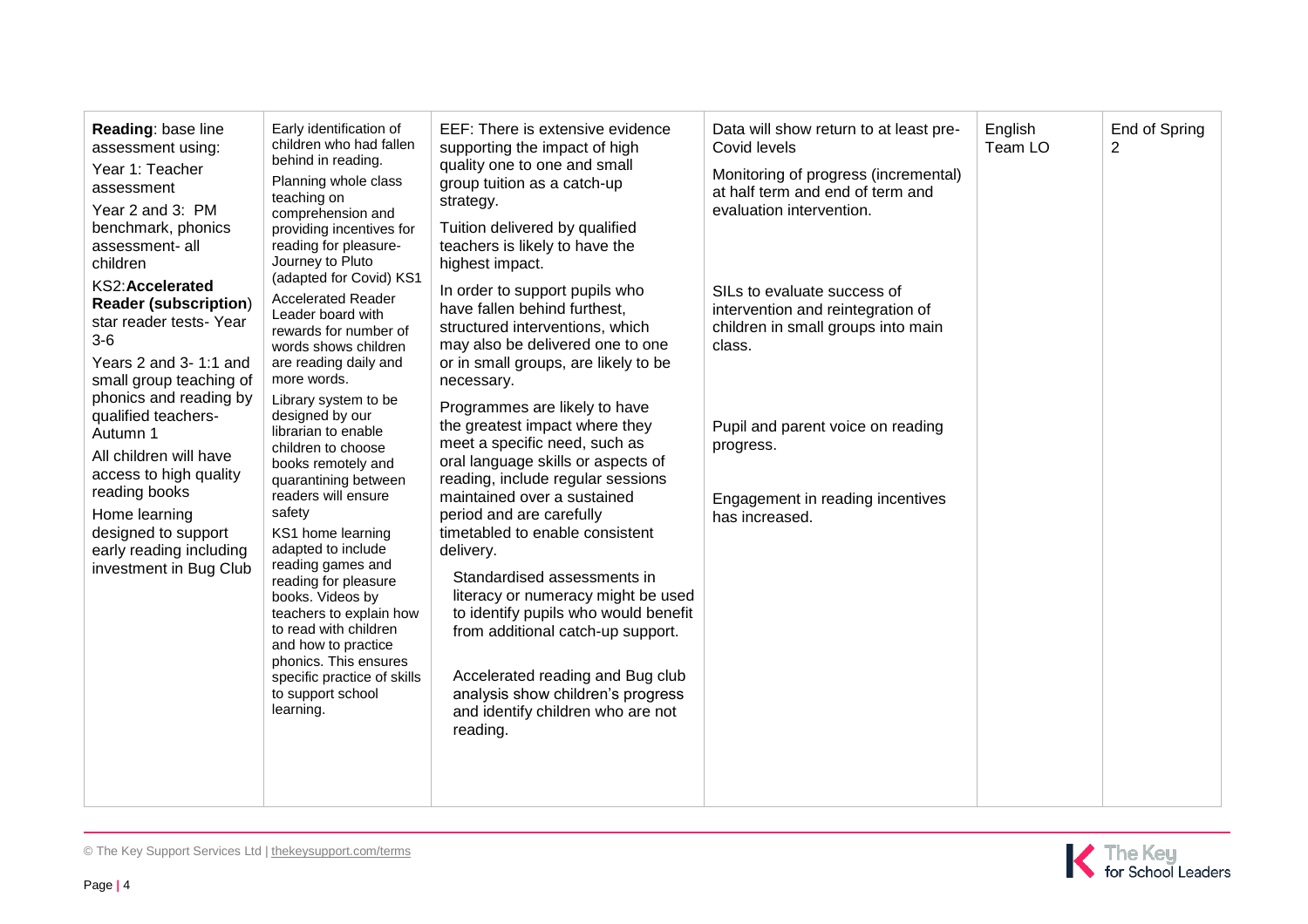| Writing(all year<br>groups)<br>Gaps analysis of all<br>children's initial piece<br>of writing.<br>Opportunities to write<br>longer pieces of writing<br>to improve stamina<br>Focused work on<br>editing to improve<br>resilience<br>Teachers will plan for<br>writing opportunities<br>based on high quality<br>speaking and<br>listening and<br>vocabulary teaching.<br>Focus on access points<br>and scaffolding for<br>lower achieving<br>children with the aim to<br>to be able to write<br>independently without<br>dependence on an<br>adult.<br>Discretely teach editing<br>and improvement of<br>writing-review<br>importance of DIRT<br>Increased focus on<br>discrete teaching of<br>vocabulary and<br>application in writing | Gaps will be<br>identified at the start<br>of term and so<br>learning objectives<br>based on the need of<br>classes.<br>Children's books will<br>show consistent<br>response to DIRT.<br>Those children ready<br>to write will have<br>higher starting points<br>and opportunities to<br>write earlier in<br>teaching sequence.<br>Planning will show<br>opportunities to write<br>for extended periods<br>of time.<br>Children's books will<br>show evidence high<br>quality vocabulary<br>and increasing<br>production as the<br>term progresses.<br>Under achieving<br>children will be able<br>to write<br>independently after<br>scaffold is gradually<br>removed. | Intervention: focused on the<br>areas where pupils would most<br>benefit from additional practice or<br>feedback.<br>Effective intervention follows<br>assessment, which can be used<br>to ensure that support is well-<br>targeted and to monitor pupil<br>progress.<br>Providing pupils with high-quality<br>feedback, building on accurate<br>assessment, is likely to be a<br>particularly promising approach. | Data will show return to at least pre-<br>Covid levels<br>Gaps analysis will show accelerated<br>progress of children in writing.<br>(**Target Tracker starting spring 1)<br>Books will show increased<br>production<br>Books will show increased response<br>to DIRT<br>Books will show use of high level<br>vocabulary<br>Books, planning and teacher<br>discussions will show use of<br>additional scaffolding needed to<br>allow access to writing for lower<br>achievers. | English<br>Team LO | End of<br>Spring 2          |
|------------------------------------------------------------------------------------------------------------------------------------------------------------------------------------------------------------------------------------------------------------------------------------------------------------------------------------------------------------------------------------------------------------------------------------------------------------------------------------------------------------------------------------------------------------------------------------------------------------------------------------------------------------------------------------------------------------------------------------------|-------------------------------------------------------------------------------------------------------------------------------------------------------------------------------------------------------------------------------------------------------------------------------------------------------------------------------------------------------------------------------------------------------------------------------------------------------------------------------------------------------------------------------------------------------------------------------------------------------------------------------------------------------------------------|--------------------------------------------------------------------------------------------------------------------------------------------------------------------------------------------------------------------------------------------------------------------------------------------------------------------------------------------------------------------------------------------------------------------|--------------------------------------------------------------------------------------------------------------------------------------------------------------------------------------------------------------------------------------------------------------------------------------------------------------------------------------------------------------------------------------------------------------------------------------------------------------------------------|--------------------|-----------------------------|
|                                                                                                                                                                                                                                                                                                                                                                                                                                                                                                                                                                                                                                                                                                                                          |                                                                                                                                                                                                                                                                                                                                                                                                                                                                                                                                                                                                                                                                         |                                                                                                                                                                                                                                                                                                                                                                                                                    |                                                                                                                                                                                                                                                                                                                                                                                                                                                                                |                    |                             |
| Effective assessment<br>of lower achieving                                                                                                                                                                                                                                                                                                                                                                                                                                                                                                                                                                                                                                                                                               |                                                                                                                                                                                                                                                                                                                                                                                                                                                                                                                                                                                                                                                                         |                                                                                                                                                                                                                                                                                                                                                                                                                    |                                                                                                                                                                                                                                                                                                                                                                                                                                                                                |                    |                             |
| children to gain an<br><sup>୍</sup> ਪੌnderstanding อิยาห์es Ltd $\parallel$<br>pupil's current<br>Page abilities.                                                                                                                                                                                                                                                                                                                                                                                                                                                                                                                                                                                                                        | thekeysupport.com/terms                                                                                                                                                                                                                                                                                                                                                                                                                                                                                                                                                                                                                                                 |                                                                                                                                                                                                                                                                                                                                                                                                                    |                                                                                                                                                                                                                                                                                                                                                                                                                                                                                |                    | he Key<br>or School Leaders |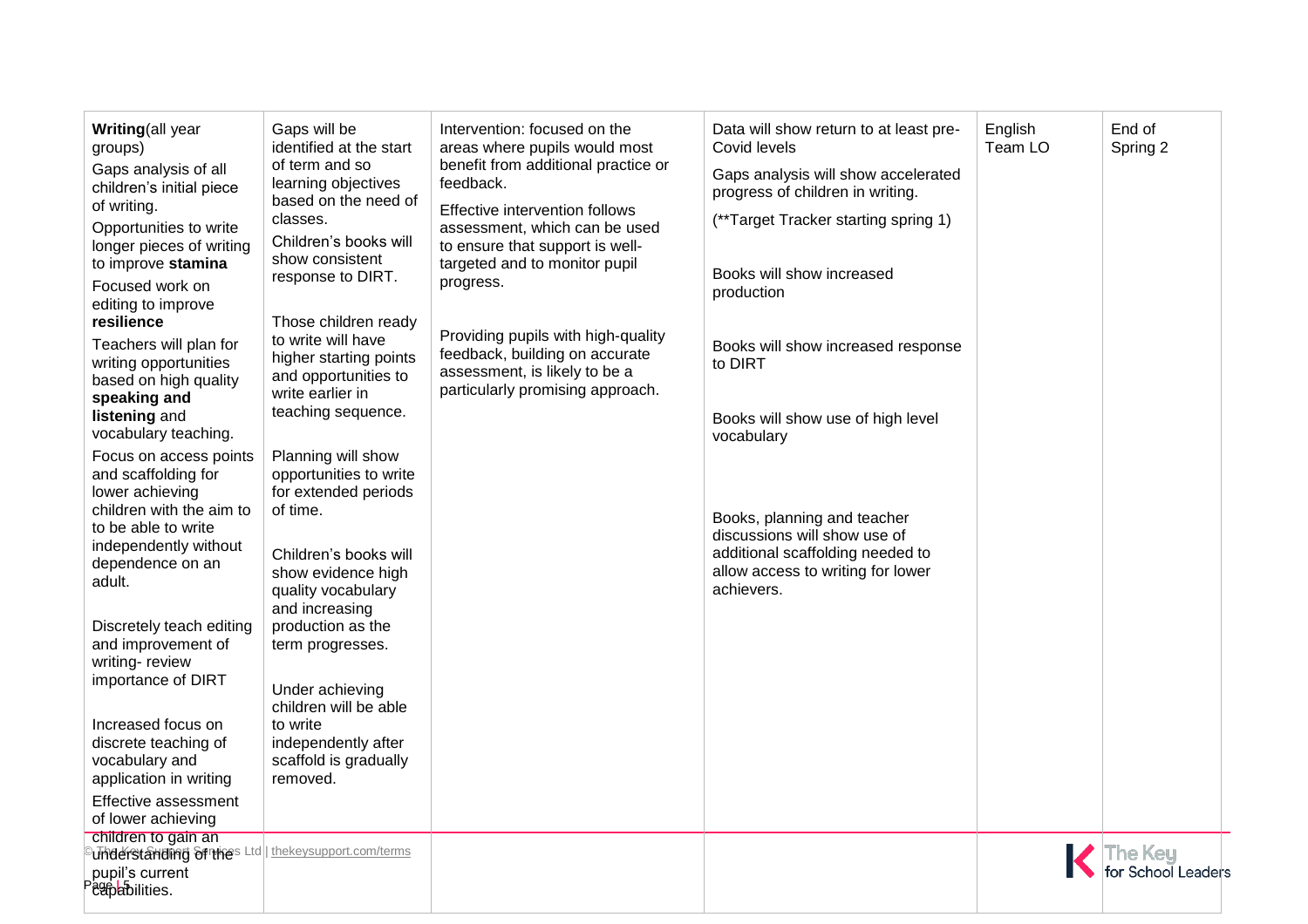| <b>Maths:</b> Introduction of<br>White Rose pre and<br>post tests for each<br>block to ensure gaps<br>are identified early and<br>addressed through<br>quality first teaching.<br>Increased use of<br>practical resources and<br>maths discussion to<br>ensure accelerated<br>learning.<br>Reinforcement of<br>cognitive strategies eg<br>memorization<br>techniques like<br>methods to solve<br>problems in maths.<br><b>Subscribe to Times</b><br>table Rock Stars and<br><b>Numbots</b> | Gaps identified in the<br>pre-test will be<br>addressed in<br>teaching sequences.<br>Post -test and<br>mastery tests will<br>measure outcomes of<br>learning. End of term<br>test based on blocks<br>taught. Observation<br>shows evidence of<br>maths discussion<br>using mathematical<br>vocabulary<br>Times table Rock<br>Star analysis will<br>show greater<br>knowledge of facts.<br>Teaching shows<br>wider use of open<br>ended questions. | Effective intervention follows<br>assessment, which can be used<br>to ensure that support is well-<br>targeted and to monitor pupil<br>progress.<br>Subject-specific assessments<br>might be used to identify<br>particular areas where pupils<br>have forgotten or misunderstood<br>key concepts, to ensure that new<br>material being covered builds on<br>secure foundations.<br>Standardised assessments in<br>literacy or numeracy might be used<br>to identify pupils who would benefit<br>from additional catch-up support.<br>Cognitive strategies are<br>fundamental to learning and the<br>'bread and butter' of effective<br>teaching. | Assessment at all stages will show<br>increased attainment in maths<br>Books will show outcomes of maths<br>discussions and use of high level<br>maths vocabulary.<br>Lessons will show wider and more<br>consistent use of concrete resources<br>to move learning on | Maths Team<br><b>CO</b> | End of<br>Spring 2 |
|--------------------------------------------------------------------------------------------------------------------------------------------------------------------------------------------------------------------------------------------------------------------------------------------------------------------------------------------------------------------------------------------------------------------------------------------------------------------------------------------|---------------------------------------------------------------------------------------------------------------------------------------------------------------------------------------------------------------------------------------------------------------------------------------------------------------------------------------------------------------------------------------------------------------------------------------------------|---------------------------------------------------------------------------------------------------------------------------------------------------------------------------------------------------------------------------------------------------------------------------------------------------------------------------------------------------------------------------------------------------------------------------------------------------------------------------------------------------------------------------------------------------------------------------------------------------------------------------------------------------|-----------------------------------------------------------------------------------------------------------------------------------------------------------------------------------------------------------------------------------------------------------------------|-------------------------|--------------------|
|--------------------------------------------------------------------------------------------------------------------------------------------------------------------------------------------------------------------------------------------------------------------------------------------------------------------------------------------------------------------------------------------------------------------------------------------------------------------------------------------|---------------------------------------------------------------------------------------------------------------------------------------------------------------------------------------------------------------------------------------------------------------------------------------------------------------------------------------------------------------------------------------------------------------------------------------------------|---------------------------------------------------------------------------------------------------------------------------------------------------------------------------------------------------------------------------------------------------------------------------------------------------------------------------------------------------------------------------------------------------------------------------------------------------------------------------------------------------------------------------------------------------------------------------------------------------------------------------------------------------|-----------------------------------------------------------------------------------------------------------------------------------------------------------------------------------------------------------------------------------------------------------------------|-------------------------|--------------------|

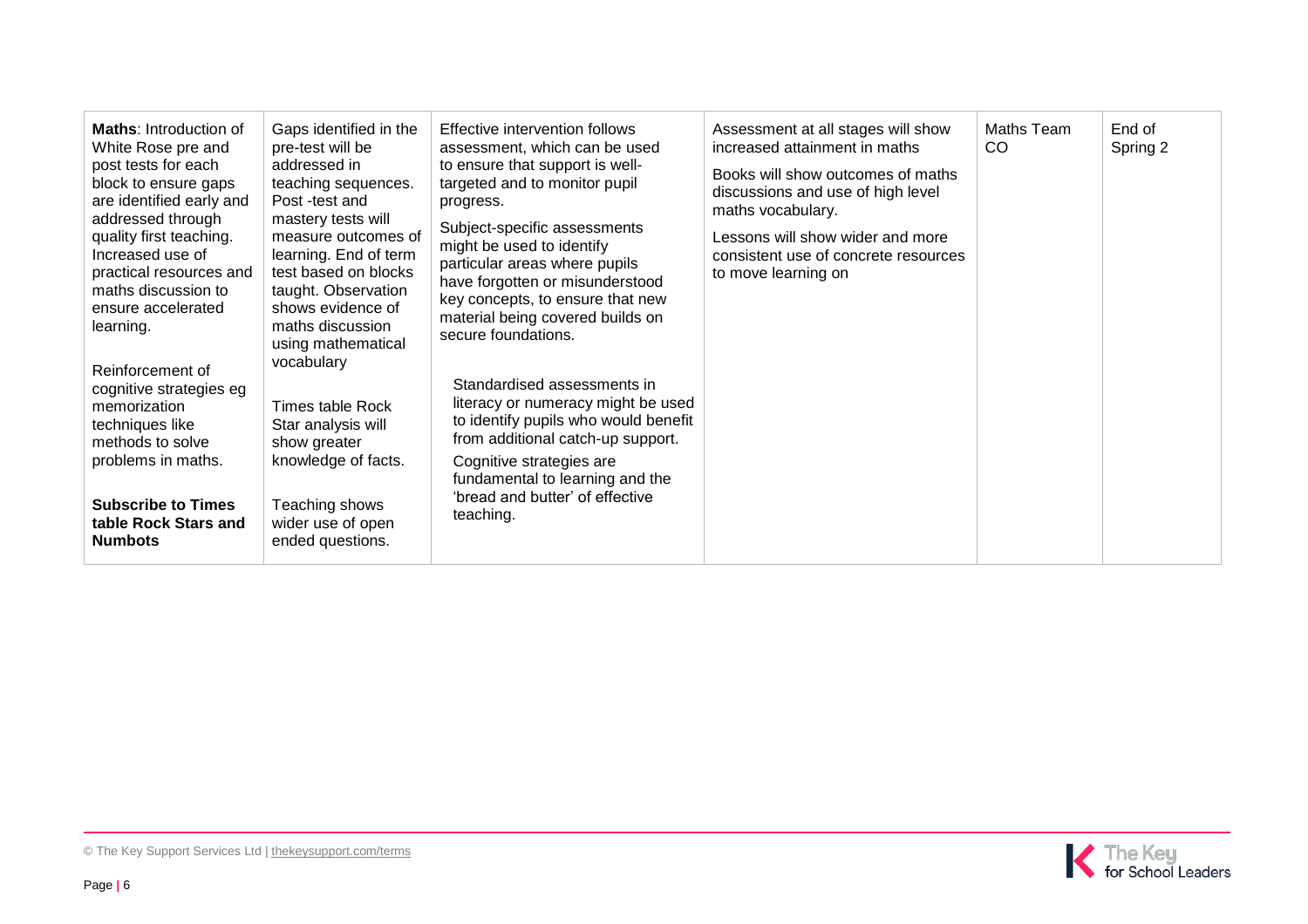| Social, emotional and<br>behavioral needs.<br>Initial half term focus<br>on re-establishing<br>routines and<br>expectations of being<br>back in school.<br>Help children transition<br>back into school.<br>Re-establish routines in<br>the classroom.<br>Reintroduce Positive<br>Relationships Behavior<br>Policy<br>Re-issue lanyards and<br>class signs.<br>Identify children facing<br>adversity<br>Review safeguarding<br>and prevent policies<br>and procedures<br>Staff training on<br><b>CPOMs</b><br>(see attached Prevent<br>and Safeguarding<br>Action Plan)<br>Childline posters<br>displayed in all<br>classrooms | Pupil voice will<br>reflect positive<br>experience of coming<br>back to school and<br>be able to articulate<br>ways to keep safe.<br>Classes will be<br>engaged in learning<br>and children will be<br>making progress.<br>ELSA/Home support<br>worker and Thrive<br>Practitioner children<br>show improvements<br>from baselines | Re-establishing routines of the<br>classroom will prove beneficial for<br>pupils. Given loss of routine, along<br>with the potential for adverse<br>experiences during partial school<br>closures.<br>Attention on supporting pupils'<br>social, emotional and behavioral<br>needs is likely to prove an effective<br>strategy for supporting learning. | Initial assessment and baselines for<br>Thrive and ELSA/Home support<br>worker<br>Parent voice<br>Observations of classes (from door)<br>Pupil voice | Headship<br>Team,<br><b>Inclusion Team</b> | Spring 2 |
|--------------------------------------------------------------------------------------------------------------------------------------------------------------------------------------------------------------------------------------------------------------------------------------------------------------------------------------------------------------------------------------------------------------------------------------------------------------------------------------------------------------------------------------------------------------------------------------------------------------------------------|-----------------------------------------------------------------------------------------------------------------------------------------------------------------------------------------------------------------------------------------------------------------------------------------------------------------------------------|---------------------------------------------------------------------------------------------------------------------------------------------------------------------------------------------------------------------------------------------------------------------------------------------------------------------------------------------------------|------------------------------------------------------------------------------------------------------------------------------------------------------|--------------------------------------------|----------|
|--------------------------------------------------------------------------------------------------------------------------------------------------------------------------------------------------------------------------------------------------------------------------------------------------------------------------------------------------------------------------------------------------------------------------------------------------------------------------------------------------------------------------------------------------------------------------------------------------------------------------------|-----------------------------------------------------------------------------------------------------------------------------------------------------------------------------------------------------------------------------------------------------------------------------------------------------------------------------------|---------------------------------------------------------------------------------------------------------------------------------------------------------------------------------------------------------------------------------------------------------------------------------------------------------------------------------------------------------|------------------------------------------------------------------------------------------------------------------------------------------------------|--------------------------------------------|----------|